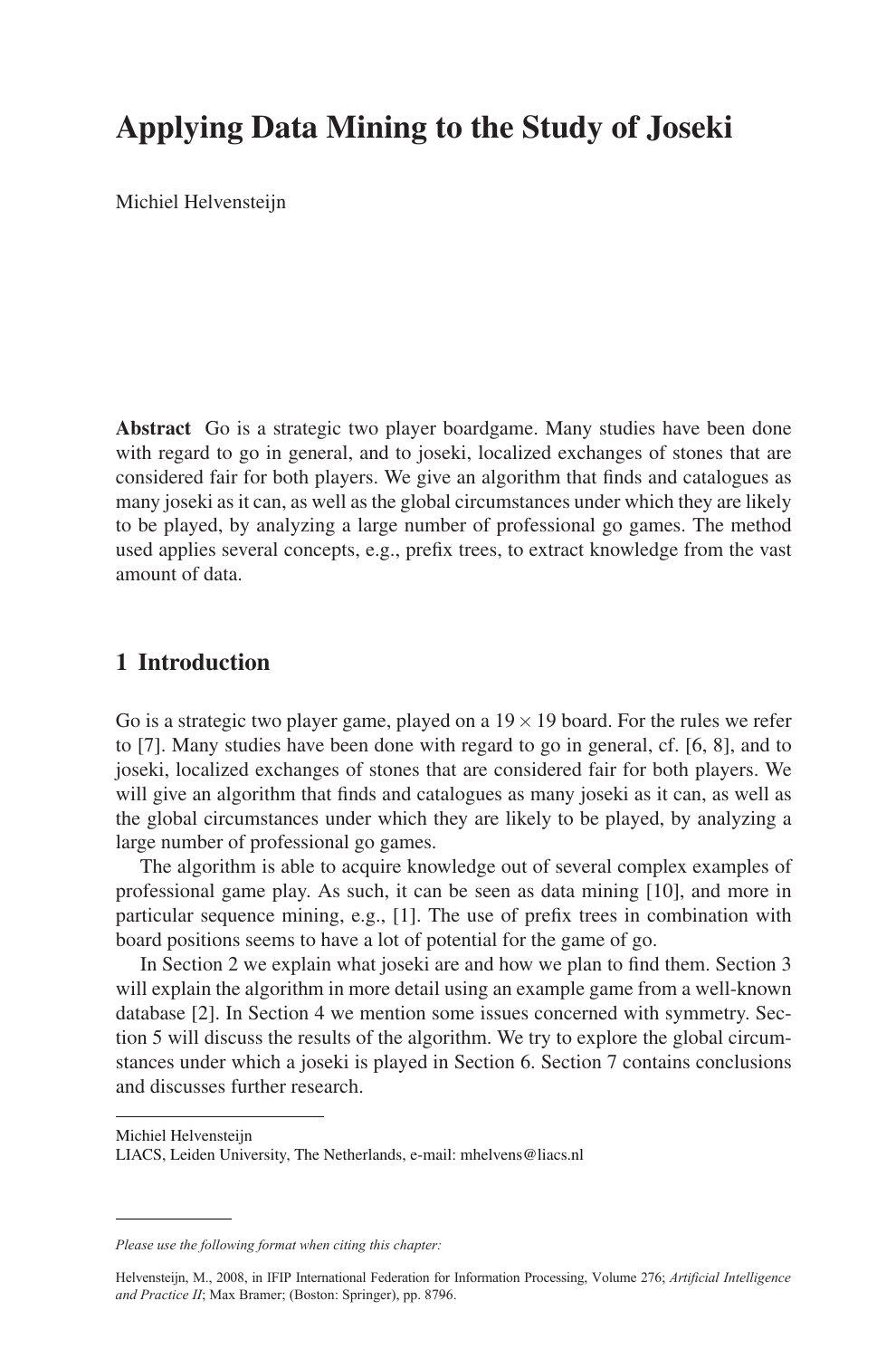# 2 Joseki

There are several definitions of *joseki*, see, e.g., [5] and [4]. We will use a somewhat adapted definition, which uses elements from other sources:

A joseki is a localized sequence of play in the game of go, in which both players play locally optimal moves. These sequences occur often in recorded games, especially in the corners of the board and the beginning of the game.

It is an important property of a joseki that it is a local phenomenon. It takes place in a certain part of the board and moves that are played elsewhere (before, during or after the joseki) are not part of it. The players can sometimes break away from a joseki and get back to it later. This way, multiple joseki can be in progress at the same time. The move that breaks away from a joseki is called a *tenuki*. The move that continues the joseki after a tenuki is called a *follow-up play*.

We do not think that a joseki results in a fair outcome for both players by definition, as is often stated in other definitions. In fact, joseki do not result in a fair outcome if played under the wrong global conditions. Of course, if a sequence did not result in a fair outcome under *some* global condition, it could never have been played often enough to be noticed and given the name joseki. This is important. Professional players do not blindly play joseki in their games, not even under optimal global conditions. At most, they use their knowledge of joseki as a heuristic. They play the move that they think is best, and that is how joseki are found. This is why we have not mentioned fairness in the definition, it is implied already. It is also irrelevant to the algorithm. A computer can not calculate whether a sequence is fair. Instead we choose to rely on human intuition, in that a sequence must be a joseki under the above definition if it is played often enough by professionals.

## 3 The algorithm

In this section we give an algorithm to find joseki in a given database. We will use a database from the Go4Go website [2], which contains 13,325 go games played by professional go players. It is the job of the algorithm to analyze the games from this database and eventually output the joseki (plural) that were found. The algorithm is depicted in Figure 1 and Figure 2, which show phase 1 and 2 of the algorithm respectively. In this section we mention some symmetry related issues; however, the formal treatment of this subject is postponed until Section 4.

The first phase extracts all distinguishable sequences from the games in the database and stores them in a prefix tree. The second phase prunes that tree so that only the more interesting sequences remain, resulting in a tree of joseki.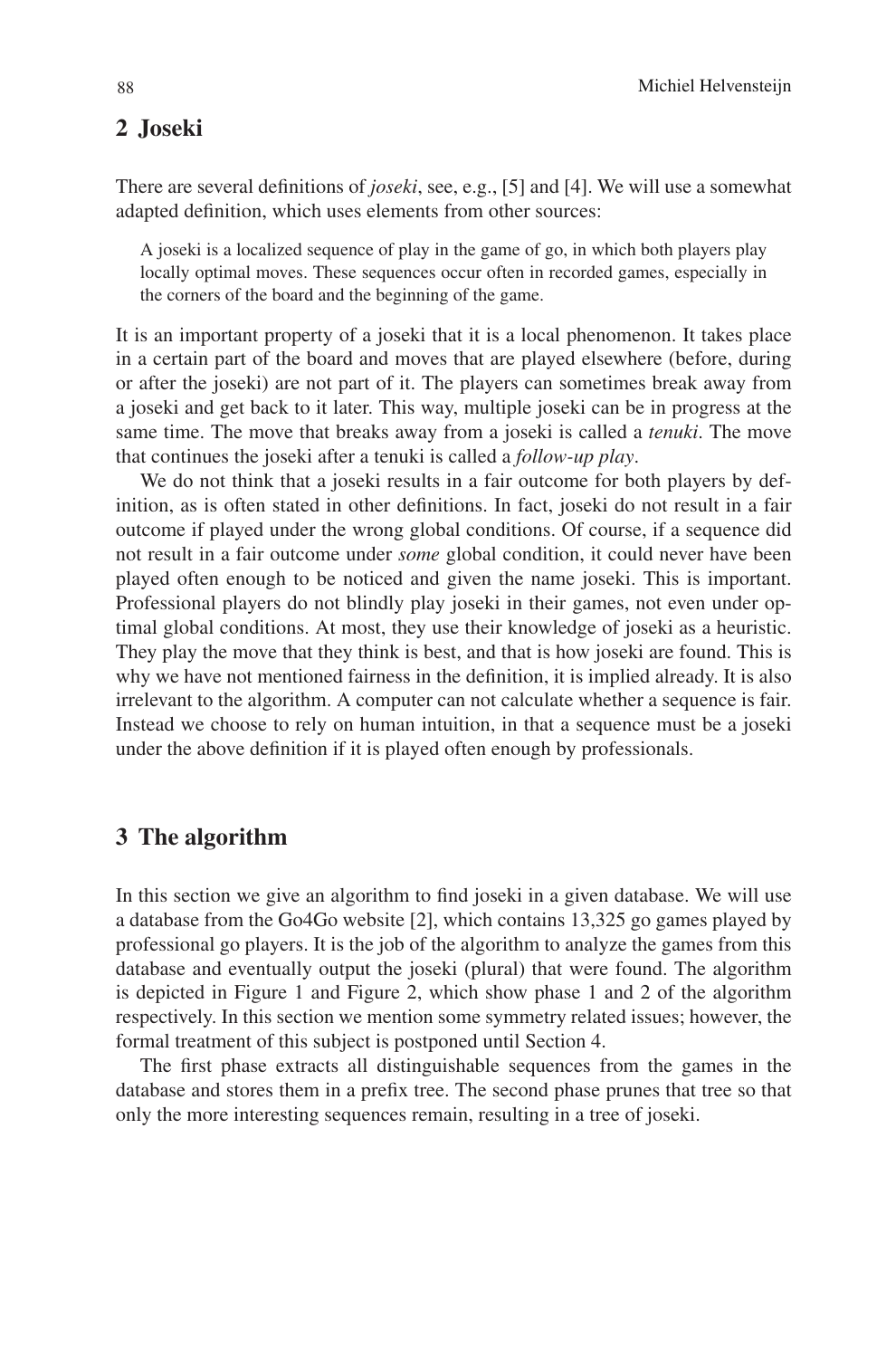## *3.1 Phase 1*

At the end of this phase, we will have a tree of all distinct move-sequences<sup>1</sup> to be found in the games. Phase 1, step 1 is basically a nested loop that iterates over all moves of all games in the database. Every move is compared to all currently stored sequences that belong to the current game. Its Manhattan distance<sup>2</sup> to the stones of those sequences is used to determine whether it belongs to one of them. It is also possible for one move to belong to more than one sequence.

Because the joseki we are looking for are played mostly in the corners and in the beginning of the game, the algorithm will stop looking for stones after each corner contains at least 20 stones. This means that at the least, we will examine 80 moves. Anything more than that means we have entered mid-game. The reason we don't just look at the first 80 stones instead is that sometimes a single corner can remain empty for a large portion of the game, which means we might miss some obvious joseki.



Fig. 1 The algorithm, phase 1: creating the tree

Step 2 moves these sequences to the tree, after a possible transformation (see Section 4). It is implemented as a prefix tree, a structure very popular in current data mining algorithms [3]. The root of this tree represents the empty board. Its children are the first moves of the sequences, and so on. Each node in the tree represents a sequence prefix to that point and its children represent its continuations. Each node contains a mapping of point→node (where "point" is a point on the board or a tenuki) to find its children. This provides very fast lookup and insertion of sequences. Each node also has a counter indicating how often a certain sequence has been played. An insertion increases the right counters in the tree and adds new nodes if necessary.

For efficiency, step 1 and step 2 are performed simultaneously. After every game, the sequences are added to the tree and the sequence storage is made empty.

 $<sup>1</sup>$  A sequence is a potential joseki. It is also called a sequence because it might eventually turn out to be</sup> irrelevant and be pruned from the tree in phase 2. Only the sequences that survive this process are called joseki.

<sup>2</sup> The Manhattan distance between two points is the absolute difference between their *x*-coordinates plus the absolute difference between their *y*-coordinates: the Manhattan distance between the points  $(x_1, y_1)$ and  $(x_2, y_2)$  is  $|x_1 - x_2| + |y_1 - y_2|$ .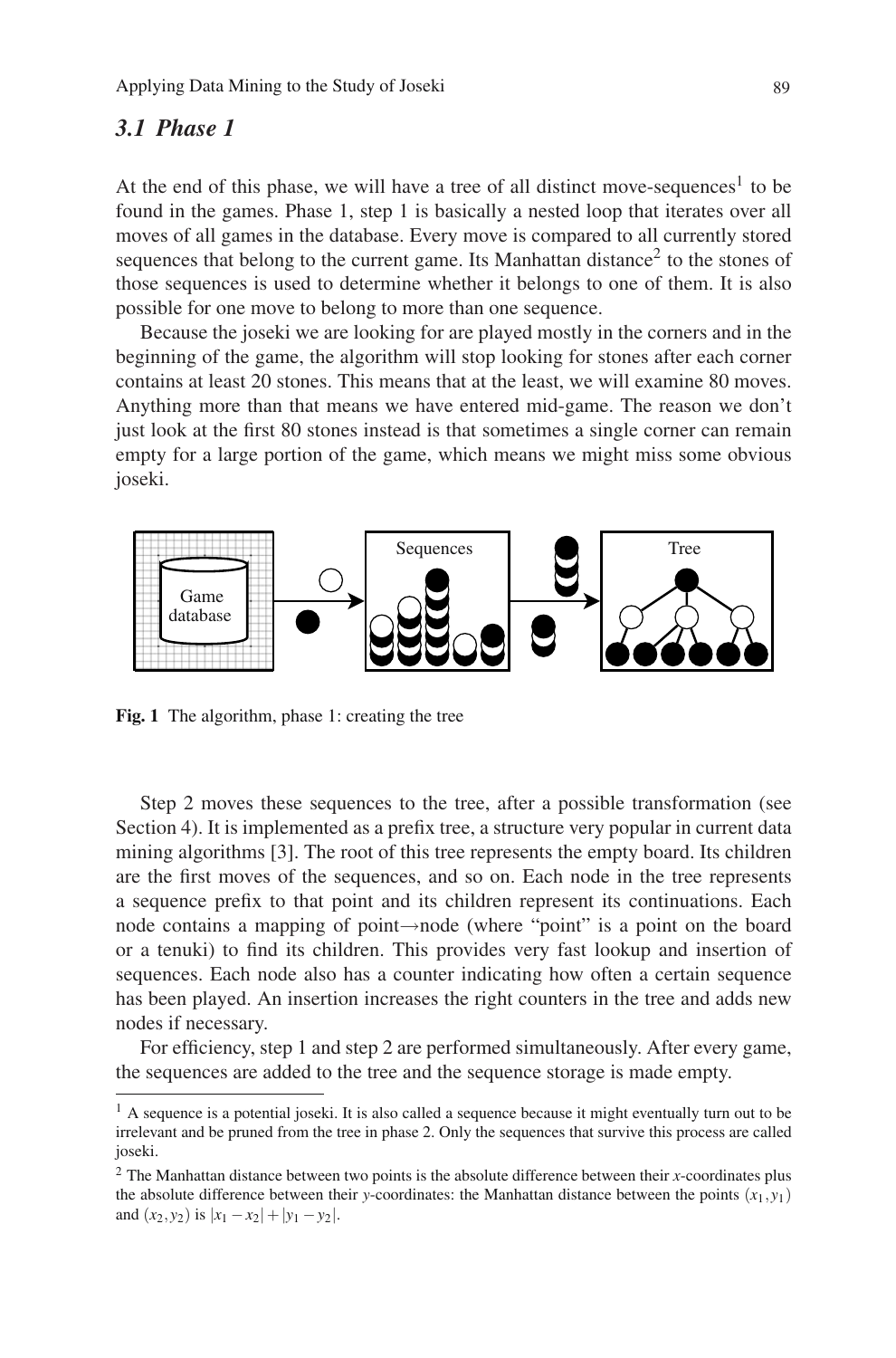# *3.2 Phase 2*

Phase 2 consists of pruning and printing (in SGF format [9]) the tree that we built in phase 1. It removes the irrelevant sequences with a pruning function, that accepts or rejects a sequence based on its *pruning score*, i.e., its frequency in the prefix tree.



Fig. 2 The algorithm, phase 2: pruning the tree

equal to the sum of the counters of its children, and so in particular greater than or equal to the counter of any child node. The basic pruning approach is to cut off any subtree that does not have a counter greater than or equal to a given threshold value. We have experimented with several threshold values. The optimal value appears to be around 1% of the amount of games in the database. Because of the nature of the prefix tree, the counter of any node is greater than or

#### *3.3 Example*

We clarify the algorithm through an example game, a match between two strong players, Xie He (white) and Duan Rong (black), from the first round of the 18th Chinese CCTV Cup. See Diagram 1.

Both players first occupy the four corner star points. As can be seen in Diagram 1, each of the first four moves starts a new sequence. For now we will call them sequence 1, 2, 3 and 4.

Black 5 starts the first joseki of the match. It ends with black 9. A move belongs to a sequence if it is within Manhattan distance *x* of it, where *x* is a predefined threshold: the *sequence binding distance*. For this example,  $x = 5$ . Black 5 is clearly only within proximity of white 2, and so it is added to sequence 2. The same holds for white 6 to white 8. Black 9 also belongs to sequence 2, because it is within proximity of black 5, which was added to the sequence earlier.

White 10, black 11 and white 12 are added to sequence 3 (see Diagram 2). One will notice that black 11 is only just outside the reach of sequence 2. Black 13 starts a long joseki that ends with black 23. All of those moves are part of sequence 4.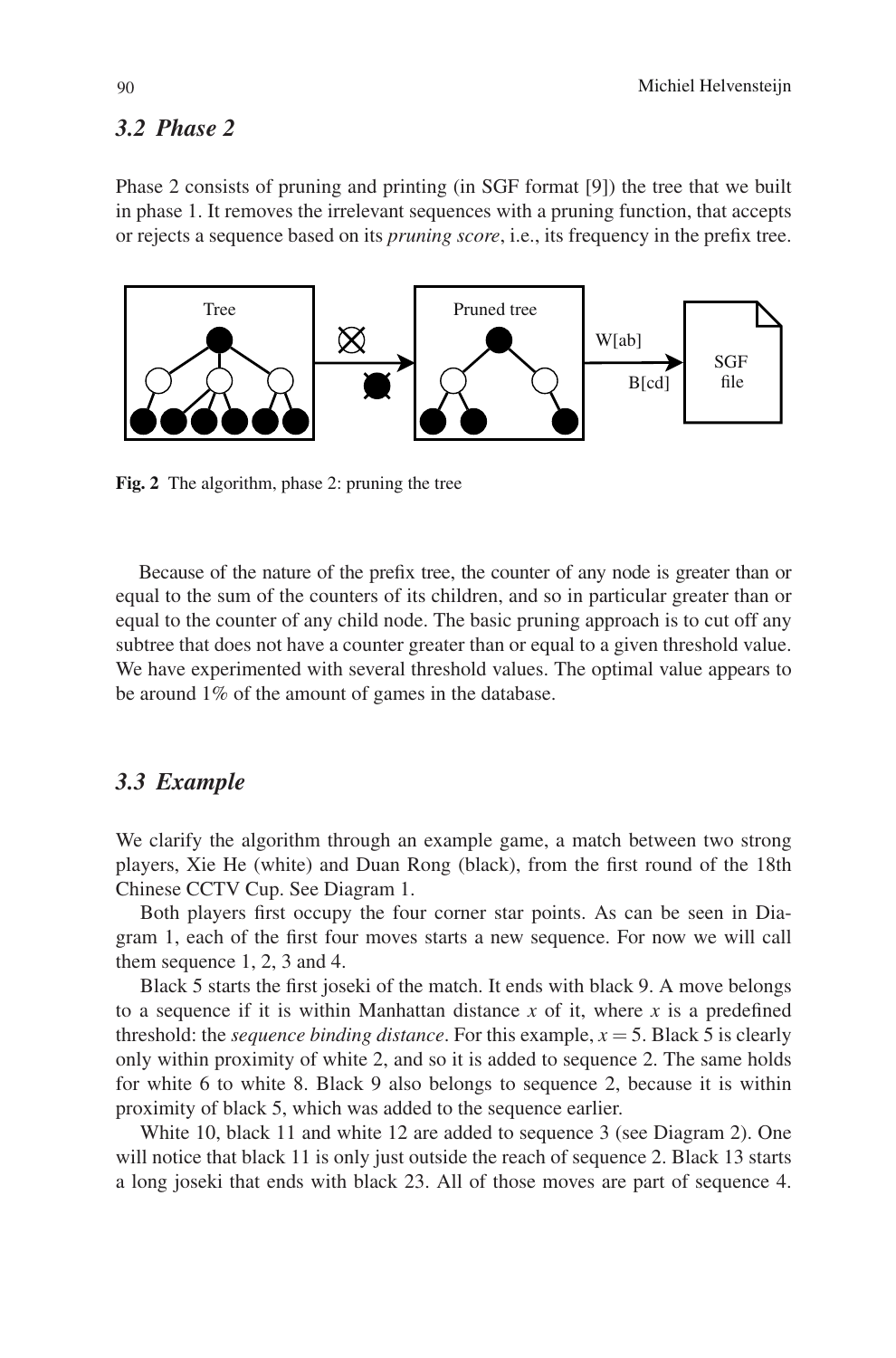

Diagram 2 Xie He vs. Duan Rong, part 2

Such long, isolated joseki are not as uncommon as one might imagine, as proved by this algorithm. That exact joseki is found 566 times in the database.

White 24 and black 25 add another small joseki to the collection, in sequence 1 (Diagram 3). But something else has also happened here. Black 25 is within range of white 12, as well as black 1, so it is also part of sequence 3, as is white 26. After two non-joseki moves, black 29 does the same thing. It is part of both sequence 1 and 4. This is bound to happen as more and more stones are played on the board. But the assumption is that either joseki are played in isolation before the sequences start interfering with each other or that only one of the sequences really "owns" the new move. It is not unthinkable that a stone with a distance of 5 from a sequence doesn't really belong to it. For example, if black 25 were part of any joseki, it would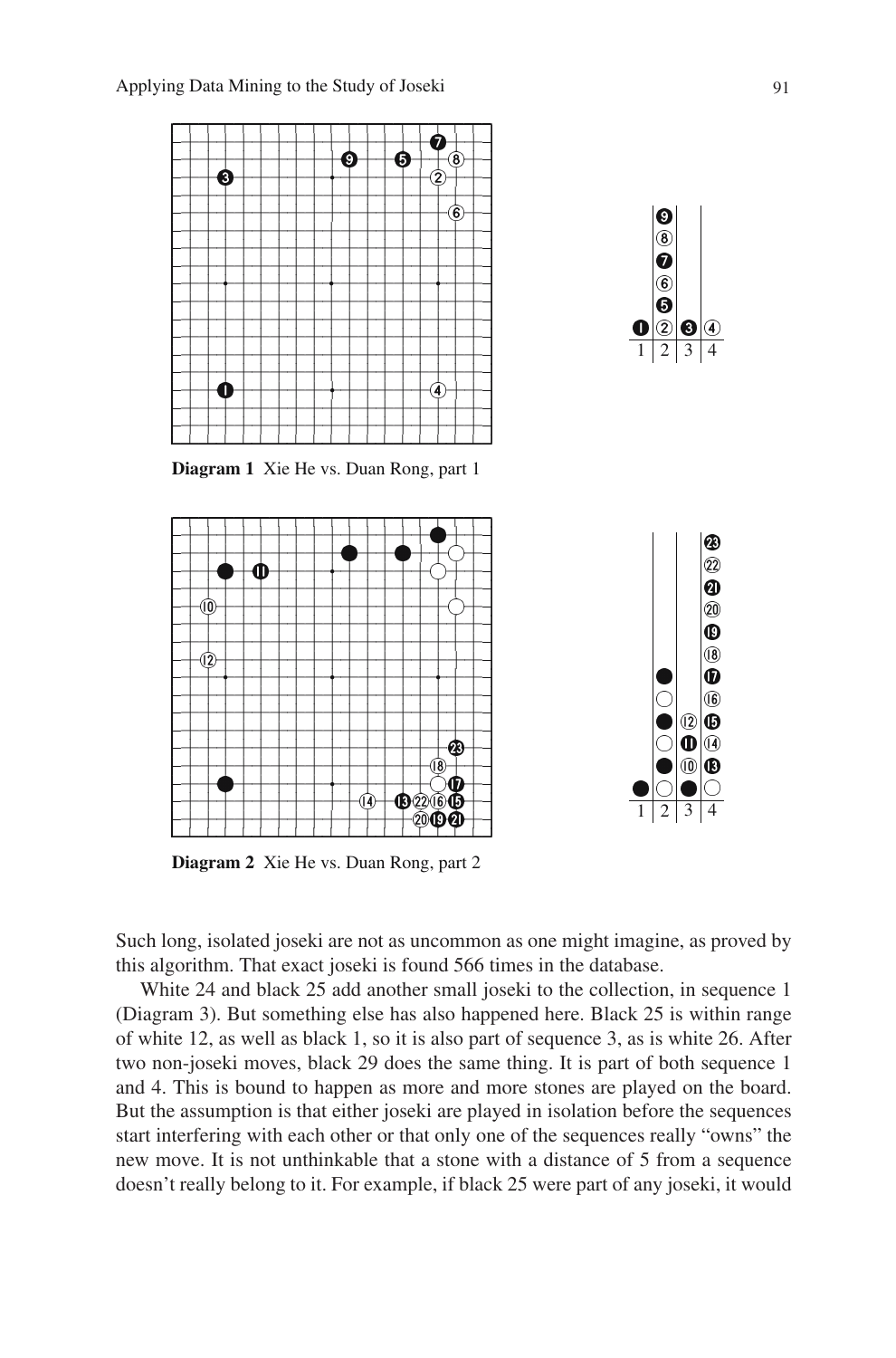

Diagram 3 Xie He vs. Duan Rong, part 3

be sequence 1. These things will be recognized in phase 2, when follow-up moves that do not belong to the joseki are pruned out of the tree.

We have now discovered and completed all joseki the algorithm is able to find in this example game. However, the algorithm will not know it at this point and will continue to build the sequences until at least 20 stones have been played in each corner.

Prefixes of all four of the sequences played so far will turn out to be important joseki in the final tree. Table 1 shows these joseki.

|                | Joseki                                 | Transformation | Color-swap?    |
|----------------|----------------------------------------|----------------|----------------|
|                | $\mathbf{0}$ $\mathbb{Z}$ $\mathbb{Q}$ | н              | No             |
| 2              | 200000                                 |                | Yes            |
| 3              | $\mathbf{O} \circledcirc \mathbf{O}$   | D              | N <sub>0</sub> |
| $\overline{4}$ | 4 6 4 6 6 6 7 8 9 2 4 2 3              | $H \times V$   | Yes            |

Table 1 Xie He vs. Duan Rong, four joseki

The first column gives the sequence reference number. The "Joseki prefix" column gives the prefix of the sequence that forms the joseki. In other words, the stones that would be pruned in phase 2 are not shown here. The "Transformation" column shows the matrix manipulation that should be applied to each move of the sequence, so it will yield the sequence's normal form (see Section 4). Here H means a reflection in the horizontal ( $y = 10$ ) axis; V means a reflection in the vertical ( $x = 10$ ) axis; D means a reflection in the diagonal axis on which black 3 and white 4 are played; and  $\times$  is the matrix multiplication operator. So sequence 4 has to be reflected in the horizontal and vertical axes to get to its normal form. The "Color-swap?" column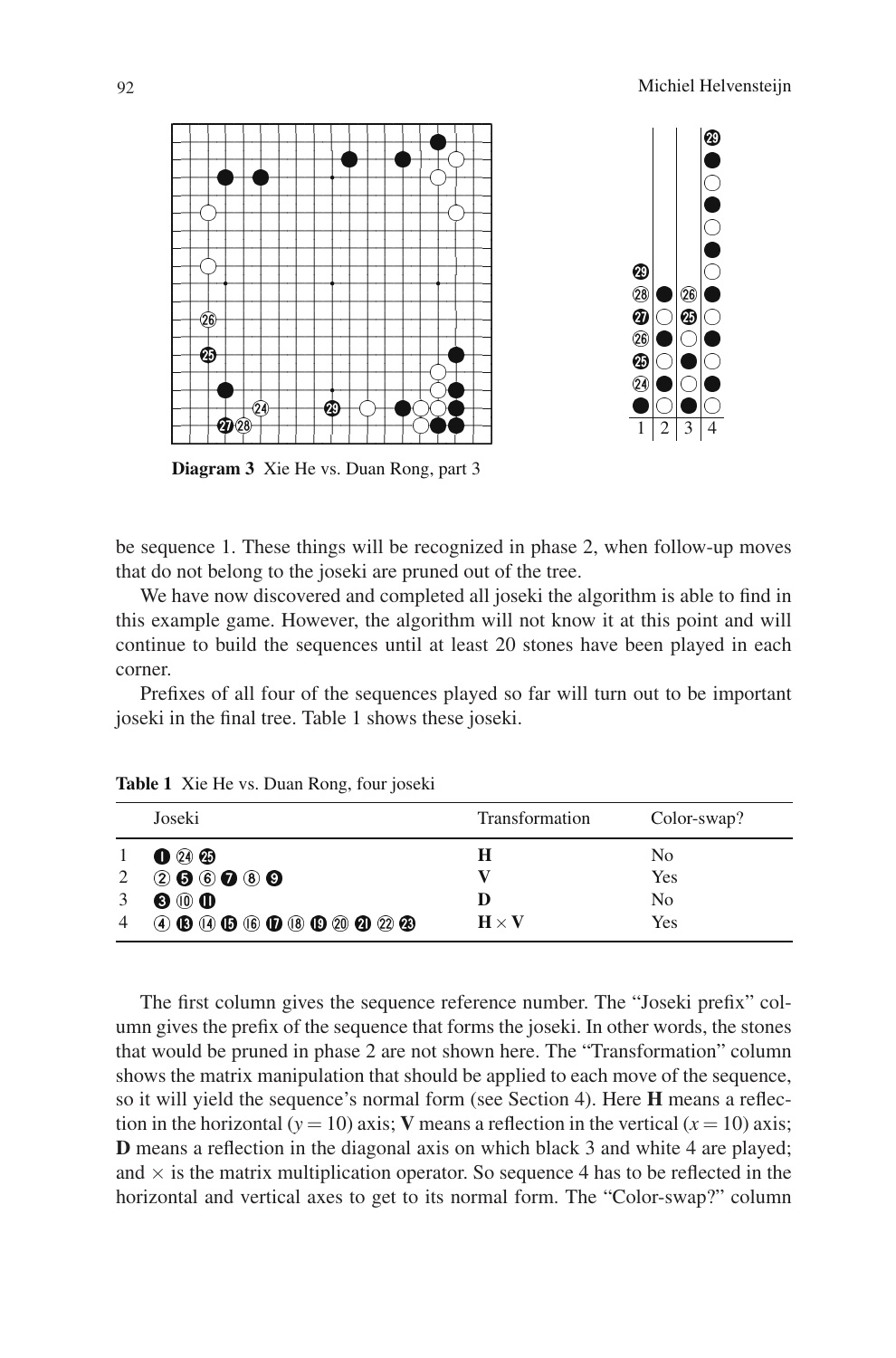indicates if the colors of the stones need to be swapped from black to white or the other way around. This is the case for all sequences where white moves first, because by convention, black has the first move. We will adopt this convention to get our normal form.

This procedure is performed for all games in the database, resulting in a tree with still many irrelevant sequences. After phase 2, however, it will be a relatively small tree with assorted recognizable joseki.

## 4 Symmetry

The board has a symmetry group (the dihedral group *D*4) with 8 elements, which can be generated by a rotation by  $90^\circ$  and a reflection in one of the four board axes (the horizontal, vertical and two diagonal axes). Reflecting twice is a rotation around the intersection of the axes, i.e., the board center or *tengen*. Another dimension of symmetry with regard to joseki is color, in that two spatially identical stones are still equivalent, even if one is black and the other is white.

This symmetry can be extended to a sequence of moves. When two joseki are equivalent in this way, we want the algorithm to recognize this. So when it transfers a sequence of moves to the tree, it first transforms each of them using reflections and color-swaps such that the resulting sequence will start with a black move in a designated triangular space on the board. Note that it is often necessary to consider more than just the first move in order to determine the exact transformation.

In theory, another transformation is possible: translation. Joseki that occur along the top edge of the board may be equally valid two places to the right or to the left. The algorithm does not take this into account, however, because this validity can be extremely complicated to judge. It is also very situation dependent, unlike reflections, rotations and color-swaps which are always valid.

#### 5 Results

In this section we mention the results of experiments on the database [2], consisting of 13,325 games. We have experimented with several parameter settings. Each run took only a few seconds, which is not surprising in view of the linear nature of the algorithm. It was found that the following settings gave the best results:

pruning score: 150 sequence binding distance: 5

The resulting tree (Figure 3) contains 81 leafs, meaning 81 complete joseki. However, the algorithm does not only find joseki, but also a lot of what might more properly be called *fuseki* structures (opening game sequences). This is not surprising, since the algorithm looks primarily in the corners of the board and the opening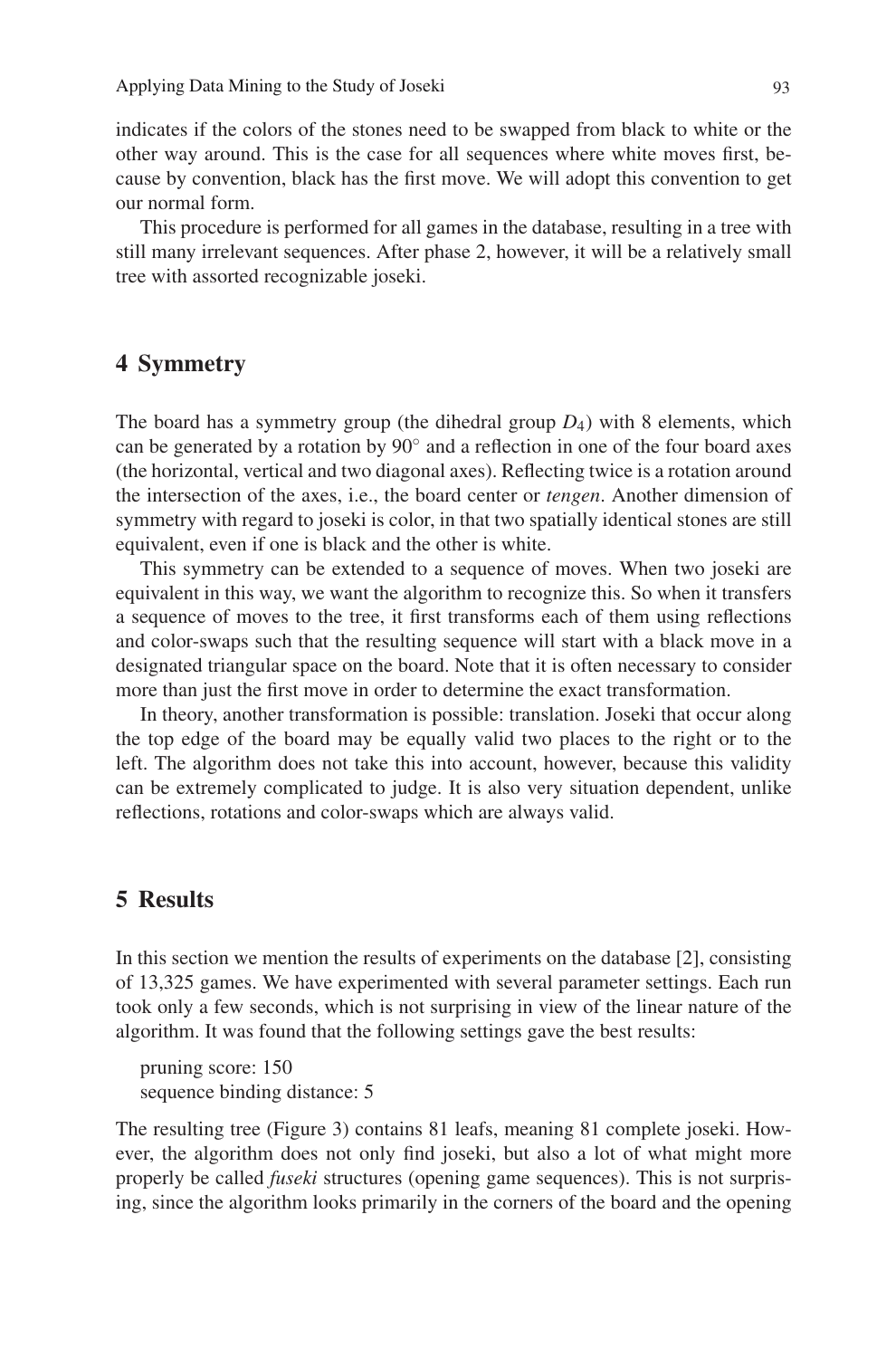game, which are exactly the time and place fuseki structures are formed. The set of joseki and the set of fuseki seem to overlap when one only considers the opening game. The resulting tree shows some well-known joseki and fuseki.



**Fig. 3** Joseki tree, pruning score = 150, sequence binding distance =  $5$ 

## 6 Global influence

More is still to be known about these joseki. We know now which joseki (and fuseki) are played, but we still do not know *when* they are played. As explained in Section 2, this is important information.

There are many factors that could have an influence on the "fairness" or "validity" of a joseki, like ladder breakers, nearby influential stones and the overall score in points (a player who is ahead will most likely play a more balanced game). But another important factor is global influence around the board.

The algorithm calculates the global influence around a joseki. This information extends the output of the algorithm, but does not alter it. The algorithm as explained in Section 3 remains mostly unchanged, though the current state of the game is always kept in memory, so global influence can be investigated. And influence direction and color is of course transformed along with the sequence before being put into the tree.

Diagram 4 shows how this influence is calculated, using a new example. The stone marked  $\triangle$  has just been played and added to the bottom-right sequence. The influence reaching this sequence has to be calculated for that move. From the left edge of the sequence's bounding-box, a search to the left is done for each row. Each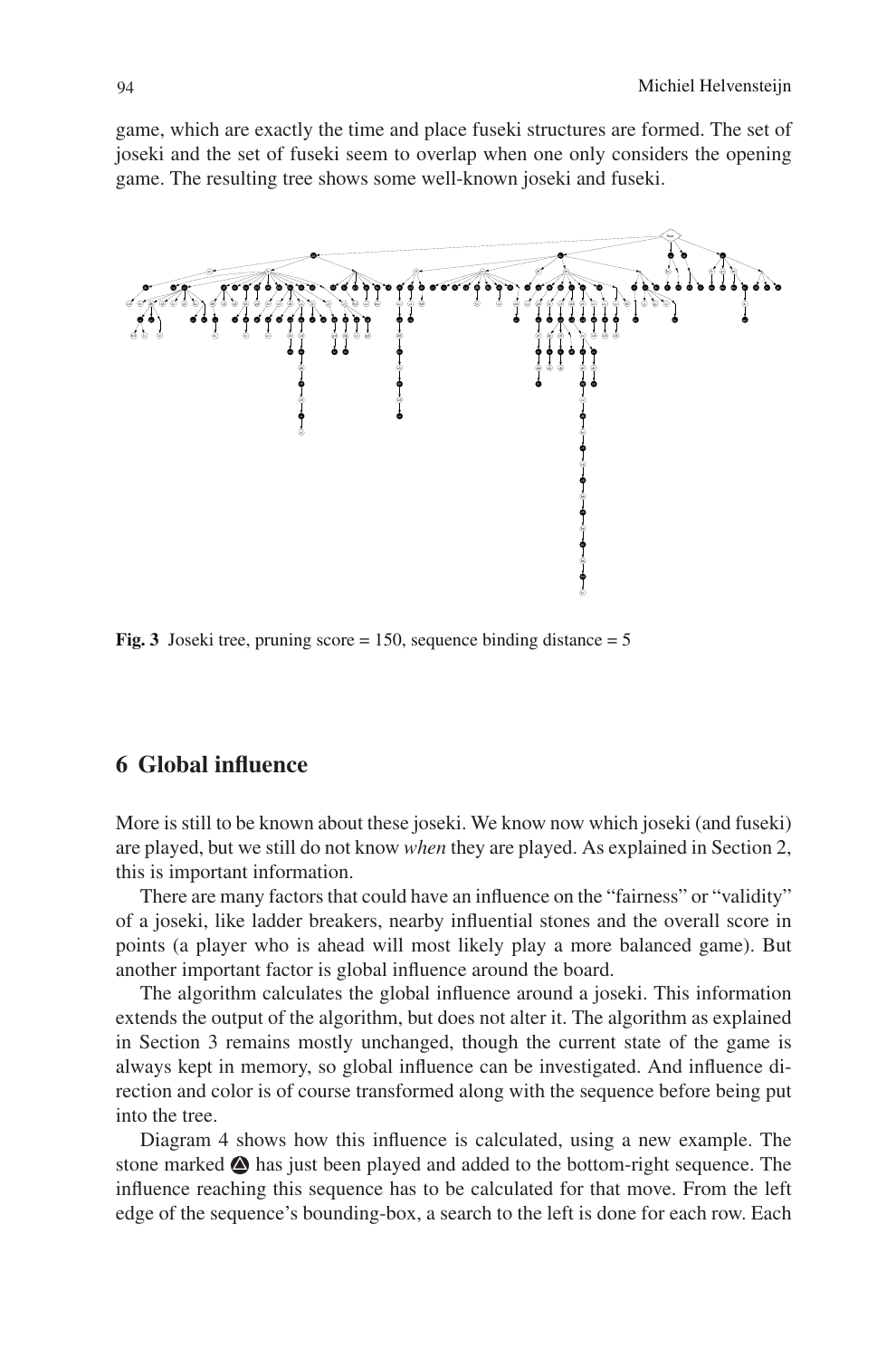row is scored (17 minus the distance from the bounding-box to the first stone, capped at  $0<sup>3</sup>$ . Certain threshold values can determine if the total score (all row-scores added together) is white, black or neutral. The net score for this particular search turns out to be 15 for black. This means black has the most influence in that direction, which is quite clearly the case. This procedure can be repeated for the other three sides, though two of them almost always have zero influence, since most joseki are played in a corner.

This influence information in the tree is stored in aggregate, and so it is determined what the most likely global circumstances are for each stage of each joseki. Manual inspection of the tree indicates that for most joseki, influence is most definitely a factor, as expected.



Diagram 4 Calculation of left-side influence



Diagram 5 The nadare; most variations branch off after white 6

# 7 Conclusions and future research

The technique of finding joseki in a database as described in this paper certainly has merit. It finds some well-known joseki and fuseki sequences and none of them seem out of place. The search for global influence also produced promising results.

For example, the algorithm finds the joseki shown in Diagram 5. This joseki is known as the *nadare*. This joseki, and some common variations on it, are described in the Kosugi/Davies book [5]. In the tree of Figure 3 it is the joseki of 9 moves deep, closest to the really long one (which seems to be a variation on the nadare

<sup>&</sup>lt;sup>3</sup> If a stone is closer to the sequence, it has more influence on it, making it more likely that a player will deviate from the joseki that would have been played without this influence. Even if a stone is on the other side of the board, though, it can have influence. The number 17 was chosen experimentally as the furthest distance from which a stone could still have *any* influence.